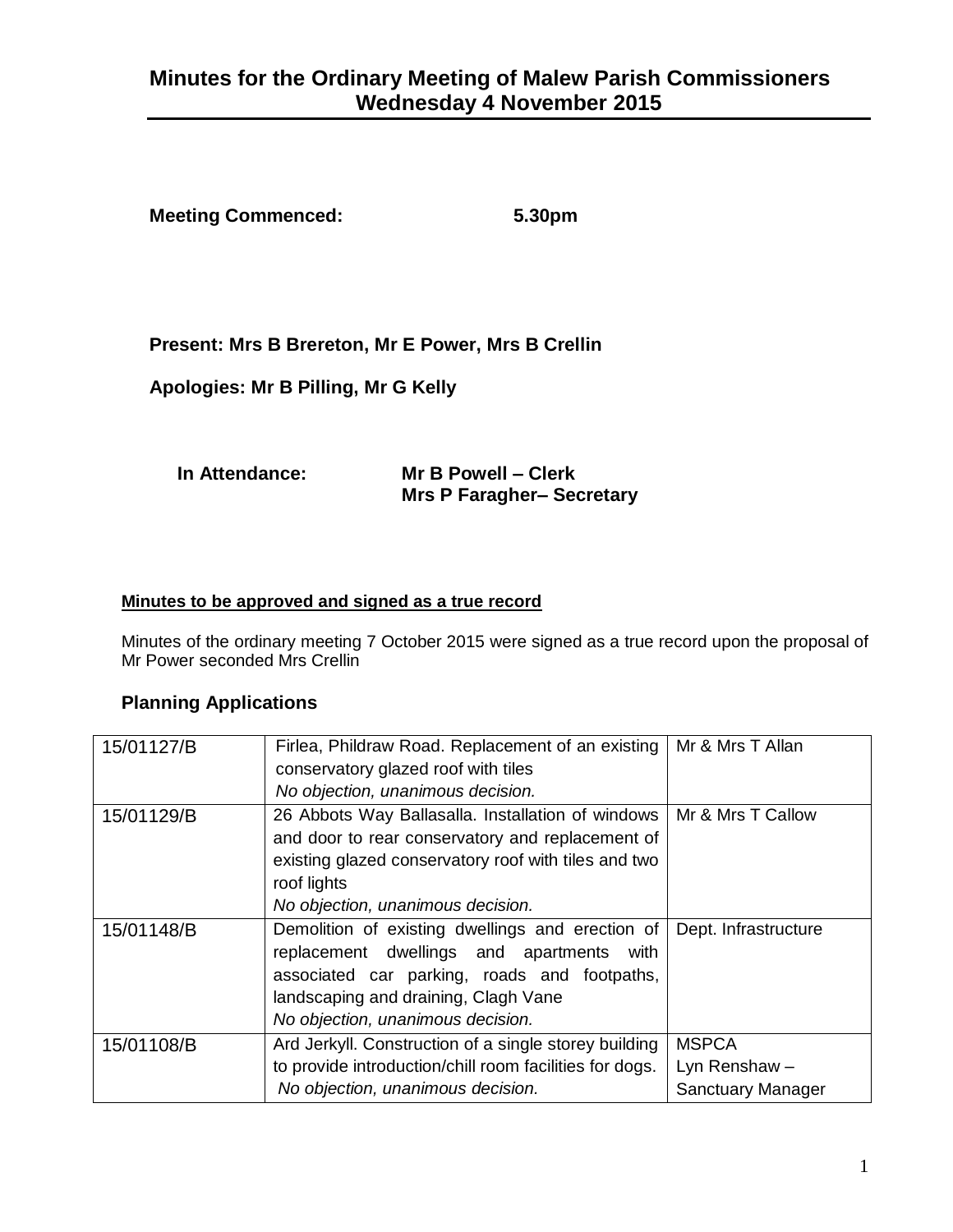## **Planning Approvals**

| 15/00126/B | Erection of a detached dwelling with integral   Mr B Douglas<br>garage, field 434022, land behind Derbyhaven<br>House.<br>Noted.                                                                                             |                       |
|------------|------------------------------------------------------------------------------------------------------------------------------------------------------------------------------------------------------------------------------|-----------------------|
| 15/00719/D | Erection of two illuminated entrance signs.<br>Junction of entrance and Kerrowkeil Road,<br>Ballaloaghtan Farm.<br>Noted, however Clerk to write to the planning<br>department to express disappointment at the<br>approval. | Manx Rare Breeds Ltd. |

# **Brought forward**

- War Memorial. Email from Cubbons Monumental Masons to advise cost to repair cracks would be £250 plus VAT and the cost of the injection kit. *Clerk to authorise Cubbons to carry out the repairs*
- Balthane Lighting Scheme. *Progress on the installation of the lights is underway and should be complete soon. The Board agreed that the funding for the scheme should come from reserves rather than a loan due to the amount of reserves held and the lack of income received from them.*
- Refuse/Waste. *Additional vehicle in operation with no reported problems.*

# **Consultation**

 Town and Country Planning (Amendment) Bill 2015 and the Town and Country Planning (Constitution of the Planning Committee) Order 2015. *Clerk to collate response to the consultation.* 

#### **Christmas**

Christmas Trees price list from DEFA. *Clerk to order trees as required.*

#### **Treasury**

Third Supplemental List 2015. *Noted*